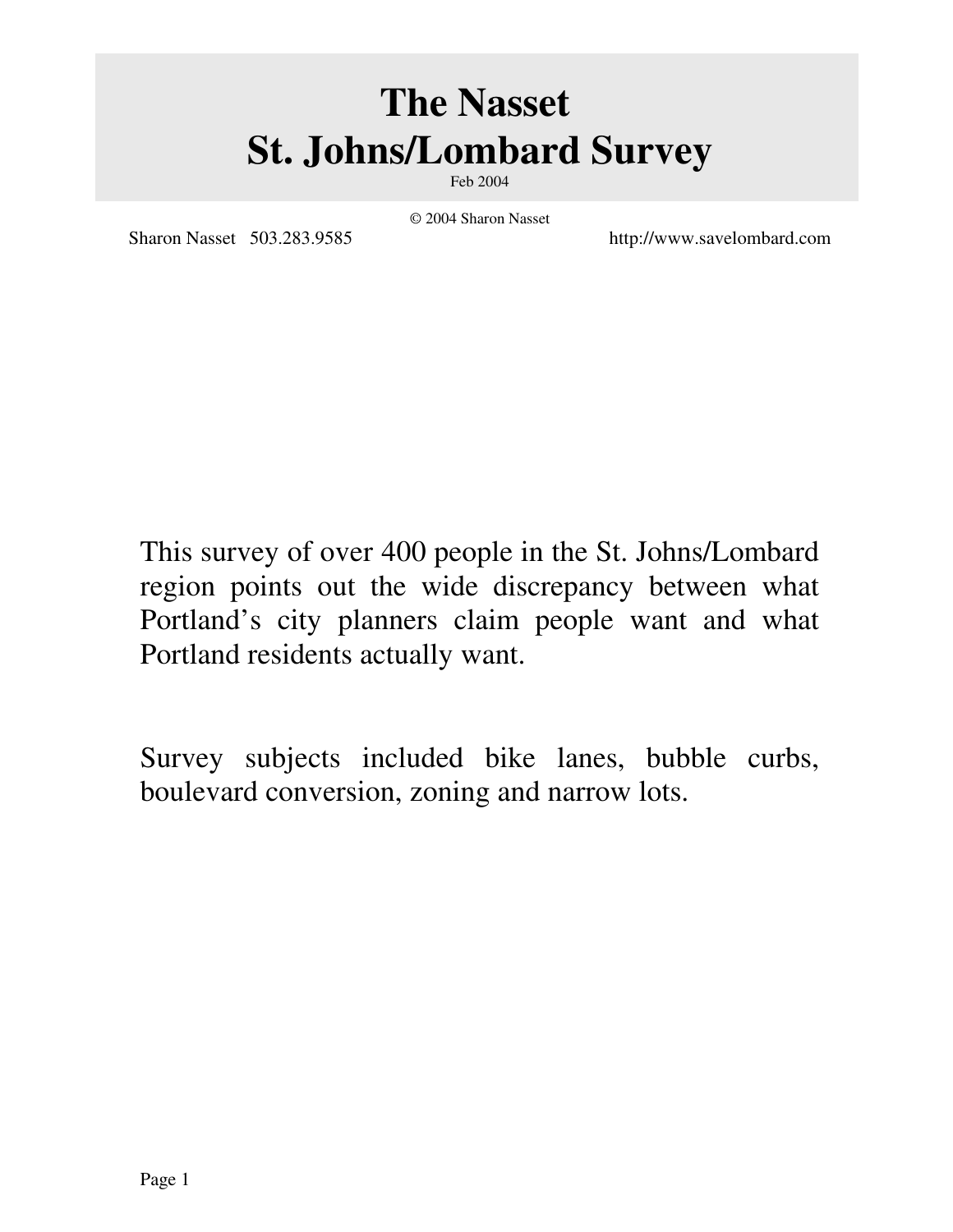#### **Background**

The Proposed St. Johns/Lombard Plan was released in early August 2003 by the Portland Planning Bureau . The Plan proposes adding bike lanes to parts of Lombard, extending many curbs out to the edge of the traffic lane and restricting sections of the left turn lane by the addition of center islands. An earlier version eliminated the left turn lane entirely for sections of the study area.

Numerous informal contacts indicated widespread dislike of the some of the Plan's elements. Local resident, Sharon Nasset decided to create an independent survey.

#### **Purpose**

The Nasset survey was formulated to include important elements of the proposed Plan, elements that might be considered for addition to the Plan in the future and other items of general interest to the region.

#### **Method**

The questionnaires were widely distributed to residents without selection by age, ethnicity, social strata or willingness to come to city sponsored meetings. Questionnaires were passed out at a variety of locations including local businesses, working class restaurants, bars and taverns and even from a vacant lot on Lombard street. The initial survey period was from August 27 to September 8, 2003. Survey activity was resumed in November 2003 and continued for periods through February 2004.

#### **Results**

Approximately 445 individuals responded, most including their name and address. Responses to key questions suggest that some Portland practices deviate significantly from resident's wishes:

Respondents were *96%* **against** removing the left turn lane. Respondents were *94%* **agains**t bubble curbs on Lombard. Respondents were *92%* **against** "skinny lots." Respondents were *89%* **against** bike lanes on Lombard. Respondents were *81%* **for** local control of zoning.

Although only North Portland was targeted in the survey, we believe that similar results would be obtained city wide.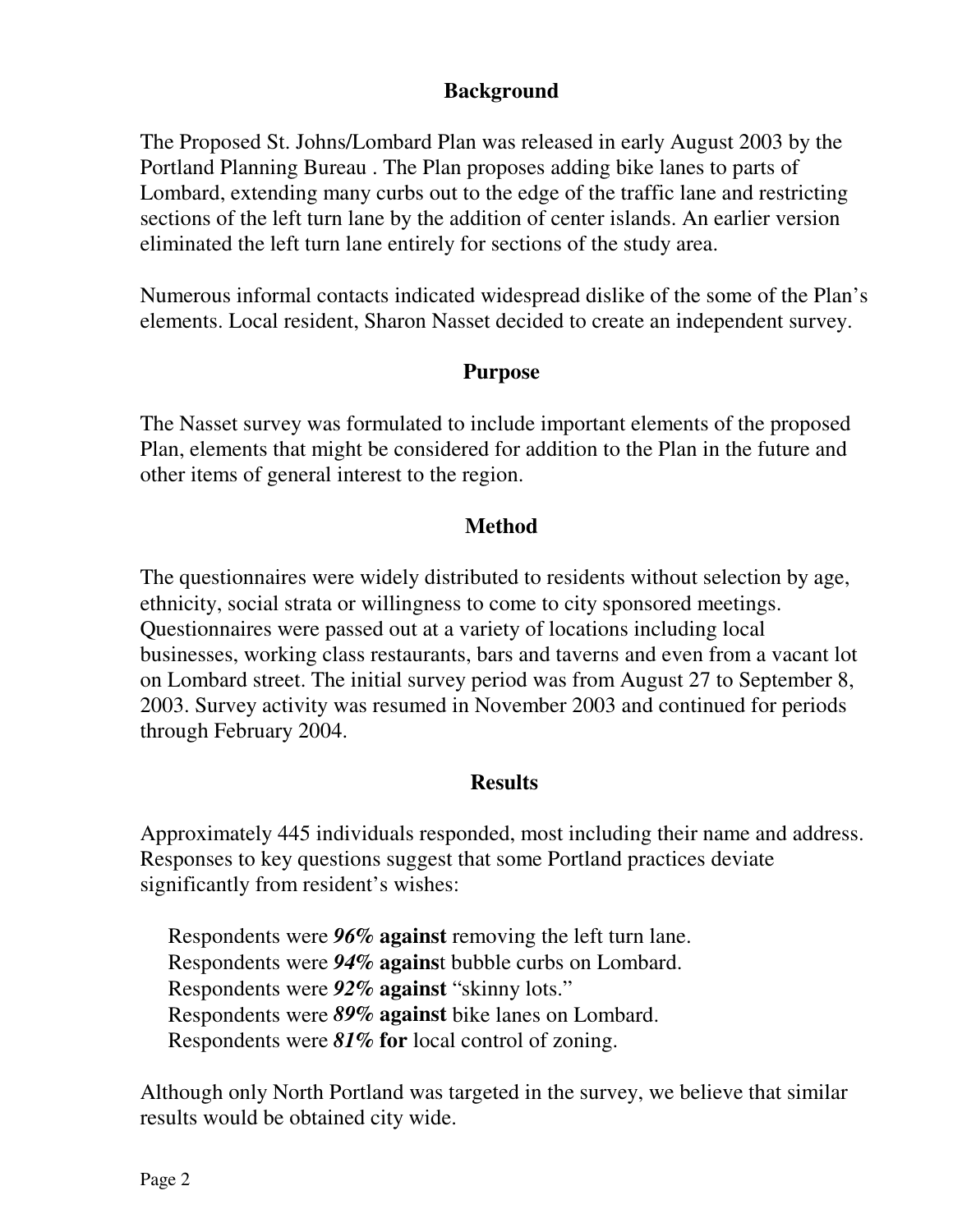### **Why The Difference?**

There appears to be a wide divergence between the proposed Plan, created as the result of the public's participation and actual public opinions expressed in the Nasset survey.

Possible explanations include:

- Unlike the city's method, city employees and employees of companies with an interest in city planning such as consulting, contracting and construction companies had no opportunity to over participate in the Nasset survey.
- Unlike the city's method, the results of the Nasset survey were not filtered through a multi-step process.
- Unlike the city's method, the Nasset survey results are based only on actual votes.
- Unlike the city's method, Nasset asked questions based on proposed construction features, not a desired or imagined goal. For example, in the city process, planners might ask questions such as "Would you like Lombard to be easier for pedestrians to cross." A yes answer would then be interpreted as the desire for extended curbs or center islands. The participants were given no opportunity to weigh the tradeoffs inherent in such interpretations.
- Both groups of participants were self selected, but had different make-ups.
- Certain subsets of the population, who have unusually large amounts of spare time, may have been over-represented in the city process which stretched over several meetings and several neighborhood walks.

**Narrowness of the city's outreach** The head planner stated that all residents and businesses in the Plan area were notified and that the Plan area is a total of 450 acres (about 0.72 square mile.) But since the total area of the Peninsula is on the order of 4 square miles, the intended notification area was only about 18% of the Peninsula. Moreover, much of this area is business not residential so perhaps only 6% of the population was notified. Several business owners who *were* within the notification area testified, at the September 2003 Planning Commission Hearing, that they were not aware of the Plan as recently as three weeks earlier (IE: August 2003). Public outreach began in March 2001.

Some neighborhood associations adjacent to the Plan area, but not within it, reported that they were not aware of the Plan.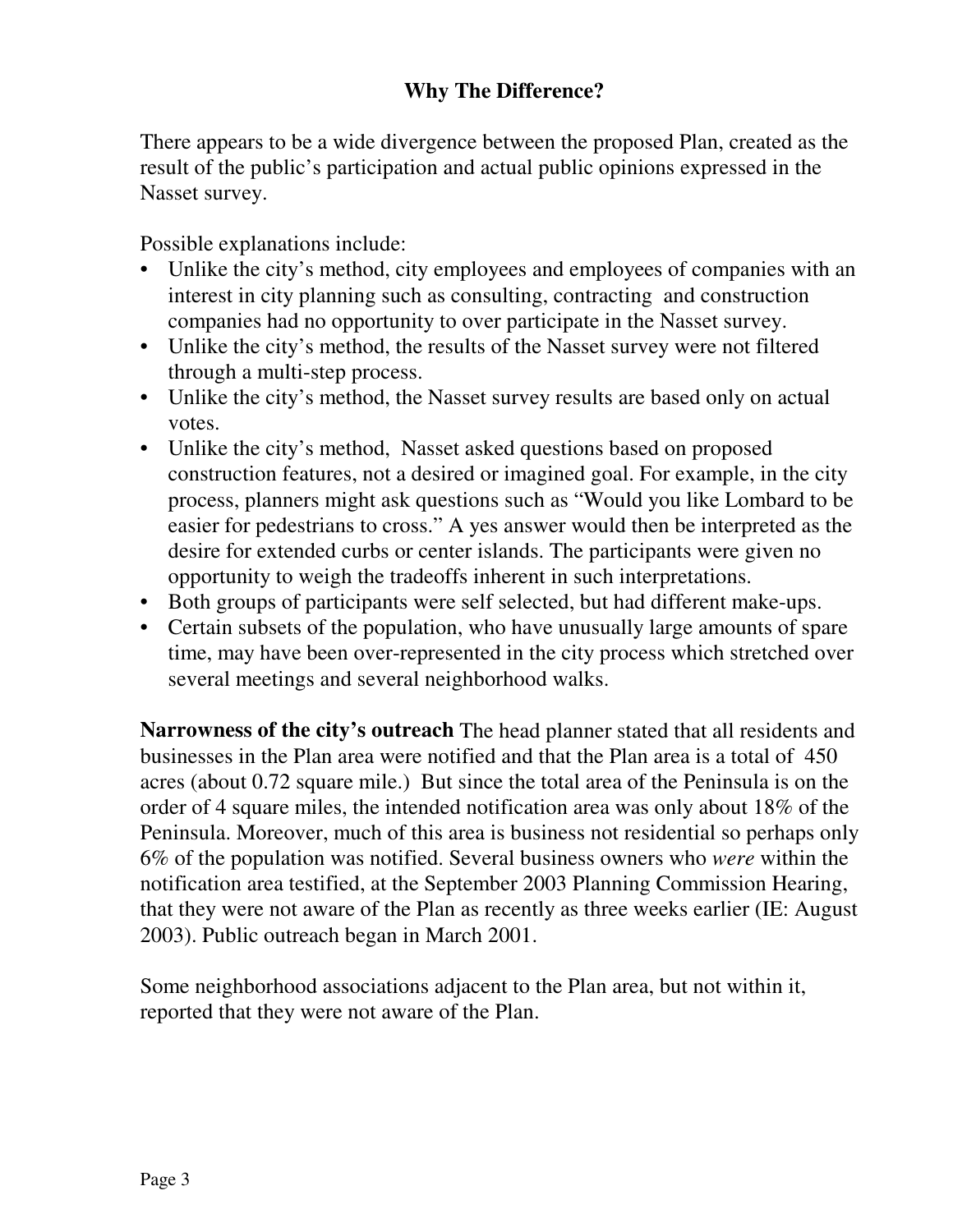### **Detailed Results**

The exact questions are reproduced below in bold, followed by the summary information on the same line. Each question had four choices, which are tabulated under the question.

|                                        |                                                                                        |          |         |                    |                                                                   |        | Yes No  |                      | Ratio Percent  |                |
|----------------------------------------|----------------------------------------------------------------------------------------|----------|---------|--------------------|-------------------------------------------------------------------|--------|---------|----------------------|----------------|----------------|
| Do you want bike lanes on Lombard?     |                                                                                        |          |         |                    |                                                                   | 50     | 392     | 8:1                  | 89% NO         |                |
|                                        | Absolutely Yes: 18 Yes: 32 No: 74                                                      |          |         | Absolutely No:318  |                                                                   |        |         |                      |                |                |
|                                        | Do you want extended ("bumpout") curbs on Lombard?<br>Absolutely Yes: 11 Yes: 16 No:87 |          |         | Absolutely No:331  |                                                                   | 27     | 418     | 15:1                 | 94% NO         |                |
|                                        |                                                                                        |          |         |                    | Do you think the center lane on Lombard should be removed? 15 413 |        |         |                      | 27:1 $96\%$ NO |                |
|                                        | <b>Absolutely Yes: 8</b>                                                               | Yes: $7$ | No: 122 | Absolutely No: 291 |                                                                   |        |         |                      |                |                |
|                                        | Do you think residents, not the city, should set zoning?                               |          |         |                    |                                                                   | 286    | 68      | 4:1                  |                | <b>81% YES</b> |
|                                        | Absolutely Yes: 132 Yes: 154 No: 45                                                    |          |         | Absolutely No: 23  |                                                                   |        |         |                      |                |                |
| Do you think the current zoning is OK? |                                                                                        |          |         |                    |                                                                   | 221    |         | 116 1.9:1 66% YES    |                |                |
|                                        | Absolutely Yes: 48 Yes: 173 No: 85                                                     |          |         | Absolutely No: 31  |                                                                   |        |         |                      |                |                |
|                                        | Is granting zoning variances better                                                    |          |         |                    |                                                                   |        |         |                      |                |                |
|                                        | then wholesale changes by the city?                                                    |          |         |                    |                                                                   | 270 73 |         | 3.7:1 <b>79% YES</b> |                |                |
|                                        | Absolutely Yes: 81 Yes: 189 No: 46                                                     |          |         | Absolutely No: 27  |                                                                   |        |         |                      |                |                |
| Do you want more skinny lots?          |                                                                                        |          |         |                    |                                                                   | 32     | 388     | 12:1                 | 92% NO         |                |
|                                        | Absolutely Yes: 12 Yes: 20                                                             |          | No:131  | Absolutely No: 257 |                                                                   |        |         |                      |                |                |
|                                        |                                                                                        |          |         |                    | Do you think a stop light at Richmond and Ivanhoe will back       |        |         |                      |                |                |
|                                        | up traffic and cause more congestion and air pollution?                                |          |         |                    |                                                                   |        | 263 136 | 1.7:1                |                | <b>66% YES</b> |
|                                        | Absolutely Yes: 120 Yes: 143                                                           |          | No: 85  | Absolutely No: 51  |                                                                   |        |         |                      |                |                |